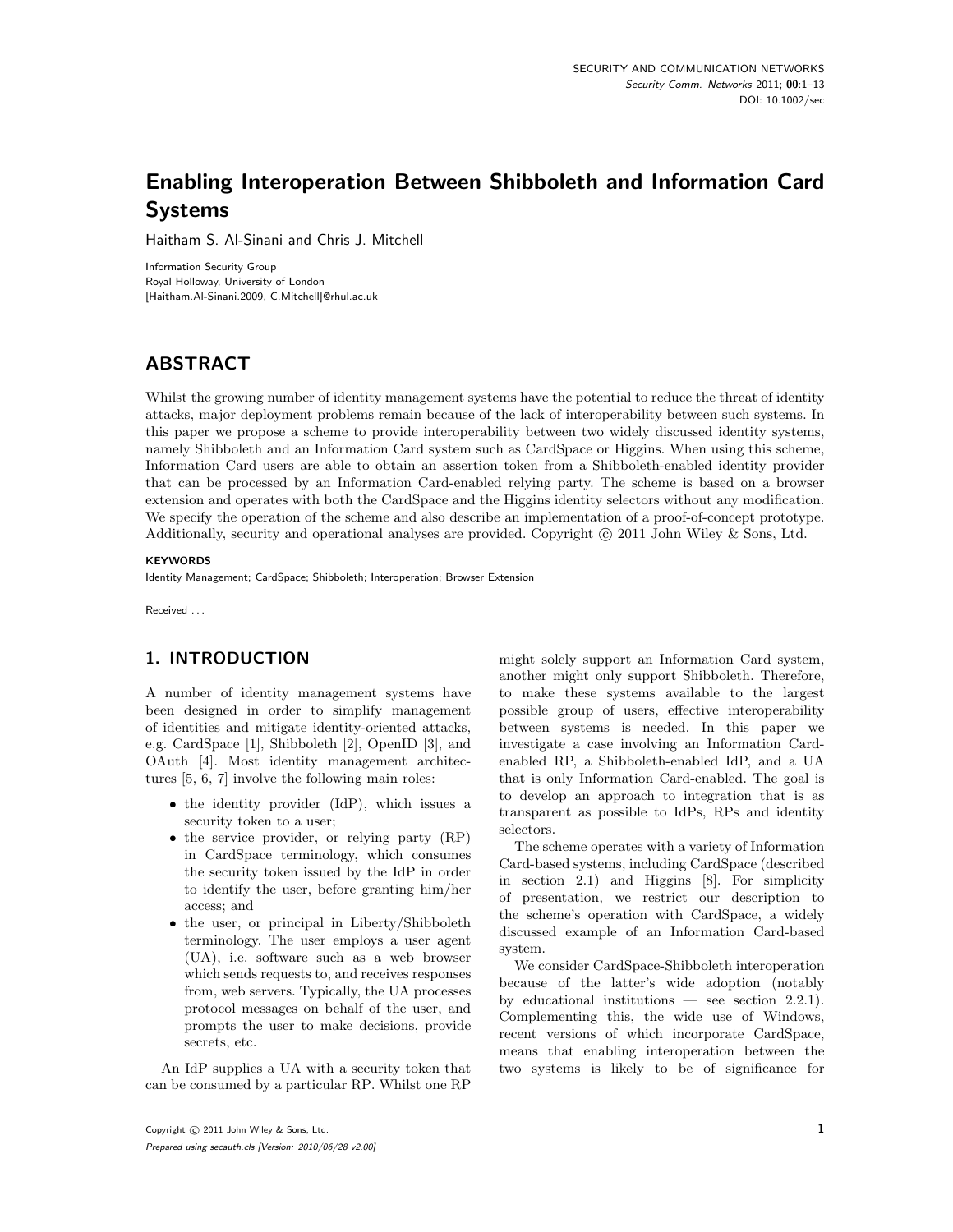large numbers of identity management users and RPs. CardSpace-Shibboleth interoperation is also attractive since both schemes support user authentication as well as exchange of user attributes. In addition, they both support SAML tokens.

The remainder of the paper is organised as follows. Section 2 presents an overview of CardSpace and Shibboleth, and section 3 describes the proposed integration scheme. In section 4, we outline certain advantages of the scheme. Section 5 considers possible extensions, and, in section 6, we discuss implementation issues. In section 7 we describe a prototype realisation, and section 8 highlights possible areas for related work. Finally, section 9 concludes the paper. Some of the contents of this paper were presented at ACNS '11, Malaga, Spain, June 2011.

# 2. CARDSPACE AND SHIBBOLETH

#### 2.1. CardSpace

### 2.1.1. Introduction

CardSpace provides a secure and consistent way for users to control and manage personal information, to review personal data before sending it to a website, and to verify the identity of visited websites. It also enables websites to obtain data from users, e.g. to support user authentication and authorisation.

Digital identities are represented to users as Information Cards (or InfoCards), XML-based files that list the types of claim made by one party about itself or another party. The concept is inspired by real-world cards, such as driving licences and credit cards. A user can employ one InfoCard with multiple websites, or can use separate InfoCards at different websites, helping to enhance user privacy and security. There are two types of InfoCards: personal (self-issued) cards, and managed cards issued by remote IdPs. Personal cards are created by users themselves, and the claims listed in such an InfoCard are asserted by the self-issued identity provider (SIIP) that co-exists with the CardSpace identity selector (or just the selector) on the user machine. InfoCards, personal or managed, do not contain sensitive information, but instead carry metadata indicating the types of personal data associated with this identity, and from where assertions regarding this data can be obtained. The data referred to by personal cards is stored on the user machine, whereas the data referred to by a managed card is held by the IdP that issued it [1, 9, 10].

By default, CardSpace is supported by Internet Explorer from version 7 onwards. Extensions to other browsers, such as Firefox and Safari, also exist. An updated version, CardSpace 2.0 Beta 2, was released, although Microsoft announced in early 2011 that it will not ship; instead Microsoft has released a technology preview of U-Prove [11, 12]. In this paper, unless explicitly stated, we refer throughout to the CardSpace version that is shipped by default as part of Windows Vista and Windows 7, that is available as a free download for XP and Server 2003, and which has been approved as an OASIS standard [13].

#### 2.1.2. Operational Protocol

In order to maximise interoperability with non-Windows platforms, CardSpace has been specifically designed to use open standards-based protocols, notably the WS-\* standards including WS-Policy/WS-Security Policy [14, 15], WS-MetadataExchange [16], WS-Trust [17] and WS-Security [18]. Note that HTML/XHTML and/or HTTP/S can be used in place of most of these standards; e.g. instead of using WS-Policy/WS-SecurityPolicy, a website can simply describe its policy in HTML/XHTML.

The integration scheme makes use of CardSpace personal cards, and so we next describe their operation. Note that the scheme does not affect the use of managed cards.

The selector allows a user to create a personal card and populate its fields with self-asserted claims. CardSpace restricts the contents of personal cards to non-sensitive data in the form of 14 editable claim types, namely First Name, Last Name, Email Address, Street, City, State, Postal Code, Country/Region, Home Phone, Other Phone, Mobile Phone, Date of Birth, Gender and Web Page. Data inserted in personal cards is stored in encrypted form by the SIIP on the user machine.

When using personal cards, CardSpace adopts the following protocol. We describe the protocol for the case where the RP does not employ a security token service (STS), software responsible for security policy and token management within an IdP and, optionally, within an RP [19, 20].

- 1. UA  $\rightarrow$  RP: HTTP/S Request. The user employs a UA to navigate to a CardSpaceprotected web page.
- 2. RP  $\rightarrow$  UA: HTTP/S Response. A login page is returned containing the CardSpace-enabling tags in which the RP security policy is embedded.
- 3. User  $\rightarrow$  UA. The RP page offers the option to use CardSpace; selecting this option activates the selector, which is passed the RP policy. If this is the first time that this RP has been contacted, the selector will display the identity of the RP, giving the user the option to either proceed or abort the protocol.
- 4. Selector  $\rightarrow$  InfoCards. The selector, after evaluating the RP policy, highlights those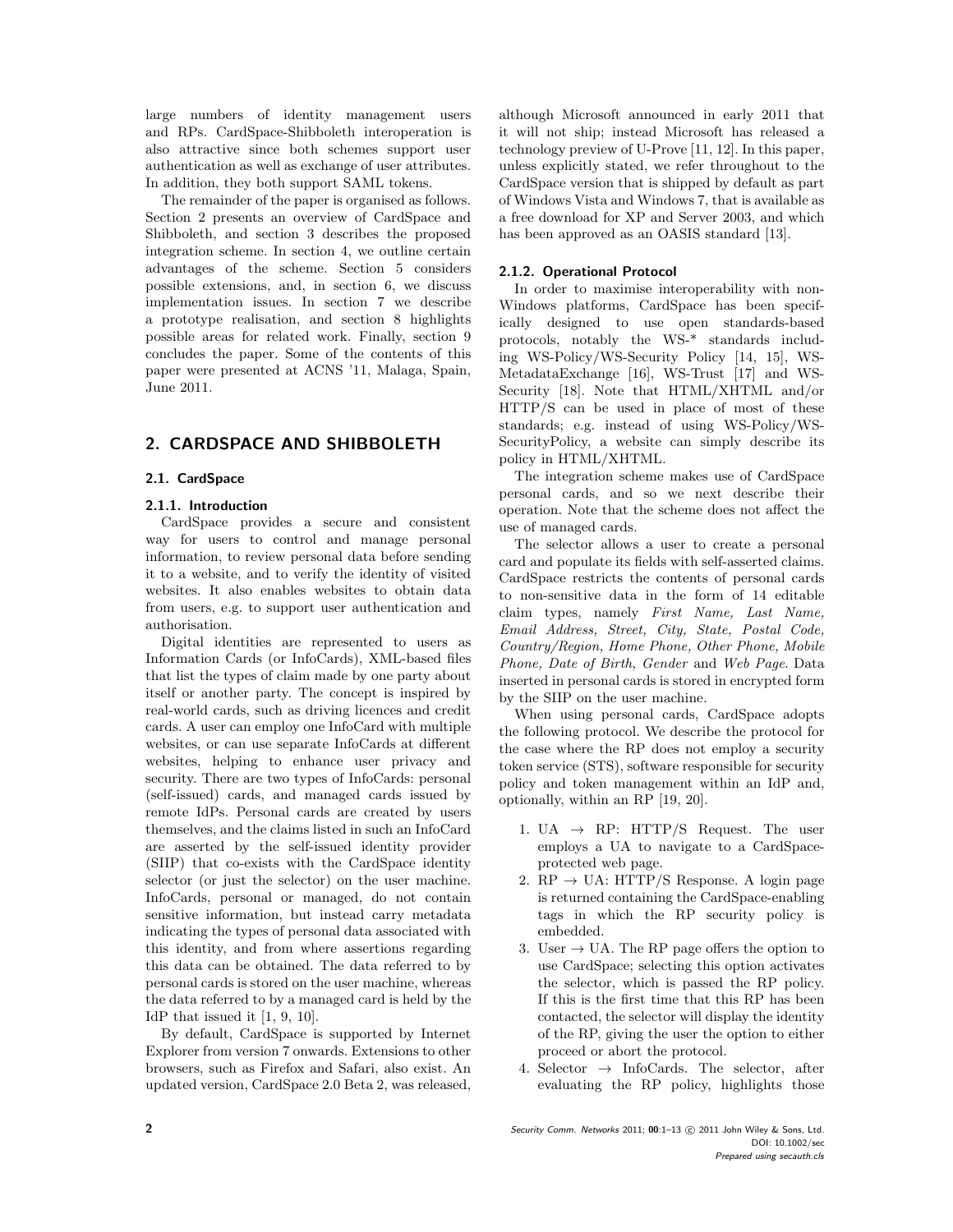InfoCards matching the policy and greys out the rest. InfoCards previously used for this RP are displayed in the upper half of the selector screen.

- 5. User  $\rightarrow$  Selector. The user chooses a personal card. Alternatively, the user could create and choose a new personal card. The user can preview the card (with its associated claims) to ensure that they are willing to release the claim values. Of the claims specified in an InfoCard, only those requested in the RP policy will be passed to the requesting RP.
- 6. Selector  $\rightleftharpoons$  SIIP. The selector creates and sends an XML-based Request Security Token (RST) to the SIIP, which responds with an XML-based Request Security Token Response (RSTR).
- 7. Selector  $\rightarrow$  UA  $\rightarrow$  RP. The RSTR (i.e. the SIIP-generated SAML token) is passed to the UA, which forwards it to the RP.
- 8. RP  $\rightarrow$  UA. The RP verifies the token, and, if satisfied, grants access.

#### 2.1.3. Private Personal Identifiers (PPIDs)

When a user creates a new personal card, CardSpace generates an ID and a master key for this card. The card ID is a globally unique identifier (GUID), and the master key is 32 bytes of random data. When a user first uses a personal card at a particular RP, CardSpace generates a sitespecific PPID by combining the card ID with data taken from the RP certificate, and a site-specific signature key pair by combining the card master key with data taken from the RP certificate. The RP domain name and/or IP address is used if no RP certificate is available.

Since the PPID and key pair are RP-specific, the PPID does not function as a global user identifier, helping to enhance user privacy and reduce the impact of PPID compromise. The selector displays a shortened version of the PPID to protect against social engineering attacks and improve readability.

When a user first interacts with an RP using CardSpace, the RP retrieves the PPID and the public key from the received SAML token, and stores them. If a personal InfoCard is re-used at a site, the supplied security token will contain the same PPID and public key as used previously, and will be signed using the corresponding private key. The RP compares the received PPID and public key with its stored values, and verifies the digital signature.

The PPID could be used on its own as a shared secret to authenticate a user to an RP. However, it is recommended that the associated (public) signature verification key, as held by the RP, should always be used to verify the signed security token to provide a more robust authentication method [1].

### 2.1.4. Proof of Ownership

In many identity management systems it is important for the user to have the means to prove to an RP that it owns the assertion generated by an IdP; such mechanisms are often referred to as proofof-possession methods.

A SAML token can be coupled with cryptographic evidence to demonstrate the sender's rightful possession of the token [19, 20]. To achieve this, a security token can be associated with symmetric or asymmetric proof keys. If a symmetric key token is requested by the RP, a shared secret proof key is established between the selector and the CardSpaceenabled IdP [21], which is then revealed to the RP. If an asymmetric key token is requested, the selector generates an ephemeral RSA key pair and sends the public part of the key (along with a supporting signature proving ownership of the corresponding private key) to the CardSpace-enabled IdP [21]. If approved by the IdP, the public part is then sent to the RP in the SAML token and the private part of the RSA key pair is used by the client to prove the subject's rightful possession of the security token. Although the use of such a key may not be as efficient as the symmetric approach, it helps to protect user privacy since the RP identity does not need to be disclosed to the IdP.

Note that the default behaviour of the selector is different in the special case of browser-based client interactions with a website, in which case 'bearer' tokens are requested. Because a web browser is only capable of submitting a token to a website passively over HTTP without any proof-of-possession, bearer tokens with no proof keys are used [19, 20].

## 2.2. Shibboleth

#### 2.2.1. Introduction

The Shibboleth specifications define a set of interactions between an IdP and an RP to support single sign-on and attribute exchange [2]. It is estimated that over 4 million university students, staff, and faculty are involved in Shibboleth federations (see http://en.wikipedia.org/wiki/ Shibboleth\_(Internet2)). In addition to IdPs and RPs, the Shibboleth architecture includes an optional component called WAYF (Where Are You From), supporting IdP discovery. Alternatively, the role of the this component can be taken by the RP. Shibboleth supports the following profiles.

- Browser Post Profile. In this profile the SAML messages exchanged between the IdP and RP are embedded in HTML forms, which can be sent automatically by JavaScriptenabled browsers. The scheme proposed here supports this profile.
- Artifact Profile. This profile involves embedding an artifact (i.e. an opaque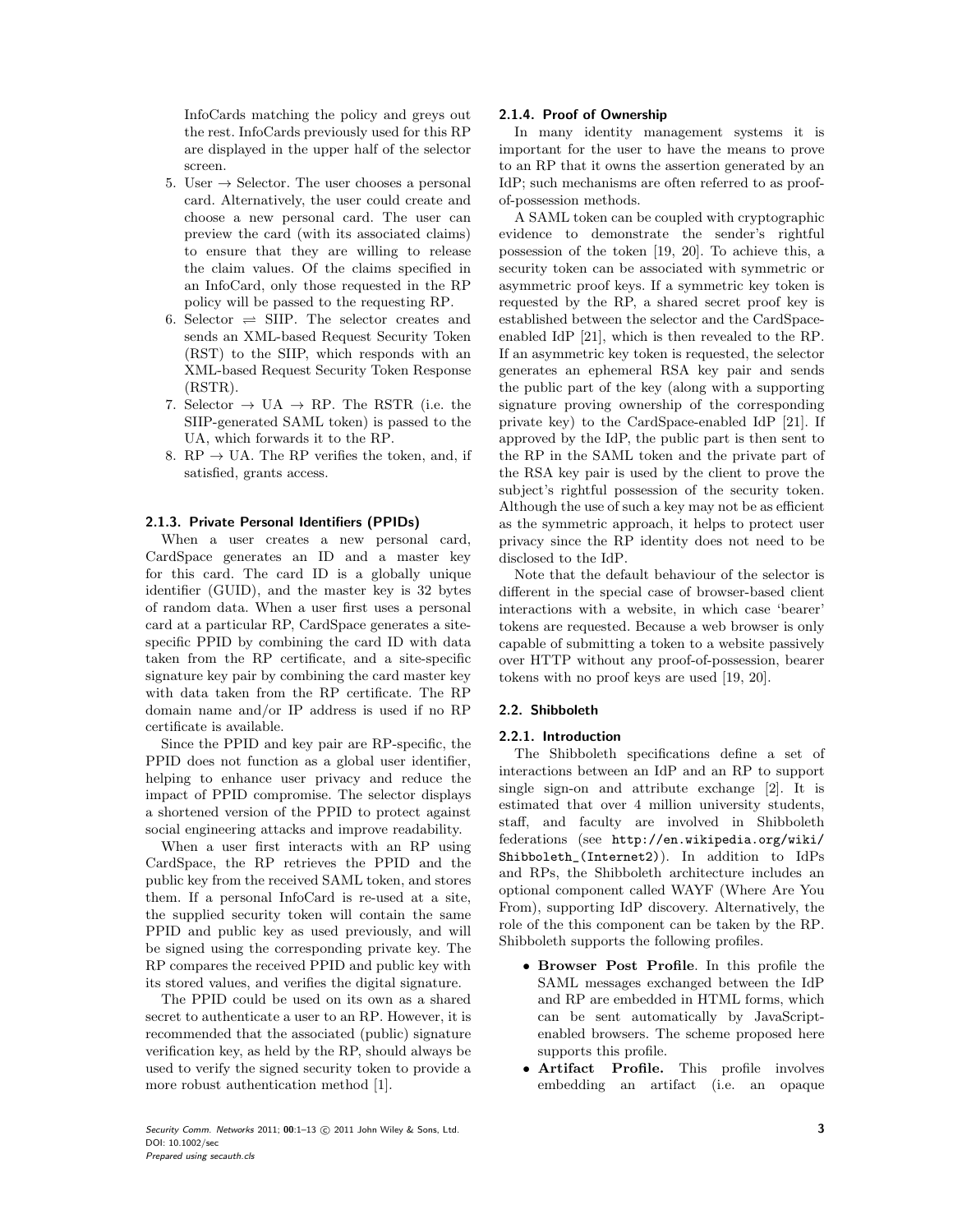reference) in a URL exchanged between the IdP and RP via browser redirection. It also requires direct (back-channel) RP-IdP communication, where the RP uses the artifact to retrieve the full SAML assertion from the IdP. As it requires direct RP-IdP communication, which is inconsistent with the CardSpace approach (in which RP-IdP interactions pass via the selector on the user machine), the integration scheme does not support this profile.

#### 2.2.2. Protocol Operation

We next describe the Shibboleth protocol, covering the main differences between the two profiles introduced above.

- 1. UA  $\rightarrow$  RP. The user employs a UA to navigate to a Shibboleth-protected web page.
- 2. RP  $\rightarrow$  UA. The RP generates an authentication request and redirects the UA to either a WAYF service or directly to an IdP. A WAYF service is typically used if the RP wishes to delegate the task of IdP discovery.
- 3.  $UA \rightleftharpoons WAYF$  (optional). If a WAYF service is used, it interacts (via unspecified means) with the UA to allow the user to select an IdP. The WAYF service then redirects the UA to the user-selected IdP with the RP's authentication request. Note that the WAYF component can offer the user the option to store their choice of IdP for subsequent logins.
- 4. IdP  $\rightleftharpoons$  User. If necessary, the IdP authenticates the user by some means outside the scope of Shibboleth. (Authentication may be unnecessary if a valid authentication session already exists.)
- 5. IdP→UA→RP. The IdP generates a digitallysigned SAML assertion (if the browser post profile is used) or a SAML artifact (if the artifact profile is used) and redirects the UA to the RP. Note that the SAML assertion may assert attributes in addition to asserting that the user has been authenticated. Note also that, if the browser post profile is used, the next step is skipped.
- 6.  $RP \rightleftharpoons \text{IdP}$  (optional). The RP uses the artifact received in the previous step to issue an attribute query to the IdP, which directly responds with a SAML response message. Note that this communication takes place via a mutually-authenticated back-channel.
- 7.  $RP \rightarrow UA$ . The RP verifies the token, and, if satisfied, grants access.

Two 'major' Shibboleth versions have been released, namely Shibboleth 1.3, which builds on the SAML 1.1 specifications [2, 22, 23], and Shibboleth 2.0 (http://shibboleth.internet2.

edu/shib-v2.0.html#new), which builds on the SAML 2.0 standards; v2.0 is backward compatible with v1.3.

#### 2.2.3. Attributes

Shibboleth uses the SAML attribute request protocol to allow attribute sharing between IdPs and RPs. Such an attribute exchange is, however, optional since an RP may choose to request only an authentication assertion. Approximately 40 attributes have been defined as 'common' identity attributes, including the six 'highly recommended' attributes, namely *givenName*, sn (surname), cn (common name), eduPersonScopedAffiliation, eduPersonPrincipalName and eduPersonTargetedID [23].

#### 2.2.4. Proof of Ownership

As stated earlier, Shibboleth 2.0 builds on SAML 2.0, which offers three proof-of-possession methods (also referred to as subject confirmation methods): Holder-of-Key (HoK), Sender-Vouches, and bearer [24]. The HoK method [25] can be used to address both the symmetric and asymmetric proofof-possession requirements of a CardSpace-enabled RP.

#### 2.3. Comparison

Table I compares the CardSpace and Shibboleth systems [10, 26].

# 3. THE INTEGRATION SCHEME

The parties involved are a CardSpace-enabled RP, a CardSpace-enabled UA (e.g. a suitable web browser such as Internet Explorer), a Shibboleth-enabled IdP, and a browser extension implementing the protocol described below.

#### 3.1. Preconditions

The scheme has the following requirements.

- The user must have an existing relationship with both the RP and the IdP (thus the IdP will have a means of authenticating the user). Note that both the RP and the user must trust the IdP.
- The RP must not employ an STS. Instead, the RP must express its security policy using HTML/XHTML, and interactions between the selector and the RP must be based on HTTP/S via a web browser (a simpler and probably more common scenario for RP interactions). This is because the scheme uses a browser extension, and is thus incapable of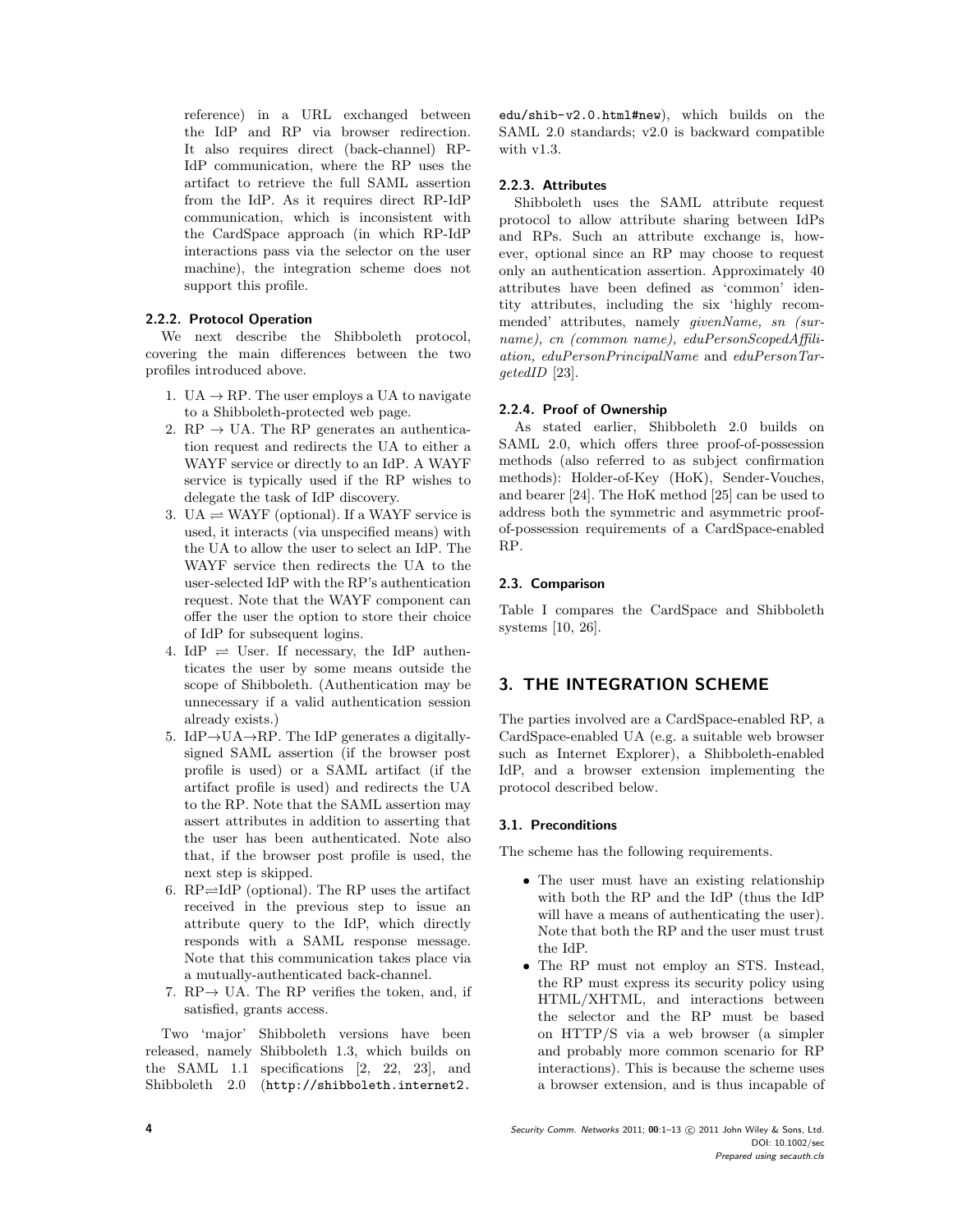managing the necessary communications with an RP-STS.

- To enable IdP-discovery, the browser extension must be able to operate a WAYF-like component and offer the user the option to store their choice of IdP for future logins.
- The RP must incorporate three pieces of functionality outside of that normally required of a CardSpace-enabled RP:
	- it must be capable of processing SAML 2.0 tokens;
	- it must be willing to accept, and be capable of processing, a 'CardSpace-like' SAML token provided by the browser extension, which includes a signed SAML assertion generated by an IdP and a signed SAML assertion generated by the SIIP on the client machine; and
	- it must be capable of verifying the IdP's signature on a SAML assertion, as included in the SAML token provided by the extension.
- The IdP must be prepared to provide SAML assertions for RPs for which a federation agreement does not exist for the user concerned. It is thus not necessary for the user to Shibboleth-federate the IdP with the RP (which would be difficult to achieve given that we are not requiring the RP to be Shibbolethenabled).

### 3.2. Operation

The protocol operates as follows, with step numbers as shown in Fig. 1. Steps 1, 2, and 4–7 of the integration scheme are the same as steps 1, 2, and 3–6, respectively, of the CardSpace personal card protocol given in section 2.1.2, and hence are not described again here.

- 3. Browser Extension  $\rightarrow$  UA. The extension performs the following steps.
	- (a) It scans the login page to detect whether the RP website supports CardSpace. If so, it proceeds; otherwise it terminates.
	- (b) It examines the RP policy to check whether the use of personal cards is acceptable. If so, it proceeds; otherwise it terminates, giving CardSpace the opportunity to operate normally.
	- (c) It temporarily keeps a local copy of any RP-requested claims.
- 8. Selector  $\rightarrow$  UA  $\rightarrow$  IdP. Unlike in the 'standard' case, the RSTR is not sent to the RP; instead the browser extension intercepts the RSTR and performs the following steps.
- (a) It asks the user whether the use of Shibboleth-based authentication is required. If so, it proceeds; otherwise it terminates, giving CardSpace the opportunity to operate normally. Note that the browser extension could offer the user the option to store their answer for subsequent logins at this RP.
- (b) It displays a WAYF-like component to allow the user to select the appropriate IdP. Note that the browser extension could offer the user the option to store their selection for subsequent logins at this RP.
- (c) It constructs a SAML authentication request, and forwards it to the userselected IdP. Note that this request will also indicate the RP-requested user attributes (if any) which are to be asserted by the IdP. The browser extension will know what they are since they were stored by it in step 3c.
- 9. IdP  $\rightleftharpoons$  User. If necessary, the IdP authenticates the user. If successful, the IdP generates and returns a digitally-signed SAML token to the UA, containing an authentication statement and, possibly, an attribute statement.
- 10. Browser Extension  $\rightarrow$  UA  $\rightarrow$  RP. The extension generates an unsigned SAML token (with a nonce and time-stamp) that contains both the (digitally-signed) SIIP-issued RSTR as well as the (digitally-signed) Shibbolethissued token. The UA then forwards the browser extension-generated SAML token to the RP, optionally after first obtaining permission from the user.
- 11.  $RP \rightarrow$  User. The RP verifies the received SAML token (including verifying the RSTR signature, PPID, the Shibboleth-enabled IdP's signature, nonces, time-stamps, etc.), and, if satisfied, grants access.

If an attribute assertion is required, the RP could, in step 11, compare the (locally-stored) SIIPasserted attributes with the (remotely-stored) IdPasserted attributes. Such a procedure potentially gives the RP added guarantees about the validity of these attributes.

Given that we have assumed that the RP supports SAML 2.0 tokens, the RP can therefore use the Shibboleth/SAML 2.0-supported HoK [25] method (which can be symmetric or asymmetric) to express its proof-of-possession requirements. However, a symmetric proof key should only be used if the user is willing to disclose the identity of the RP to the IdP, and if the RP holds a valid certificate. For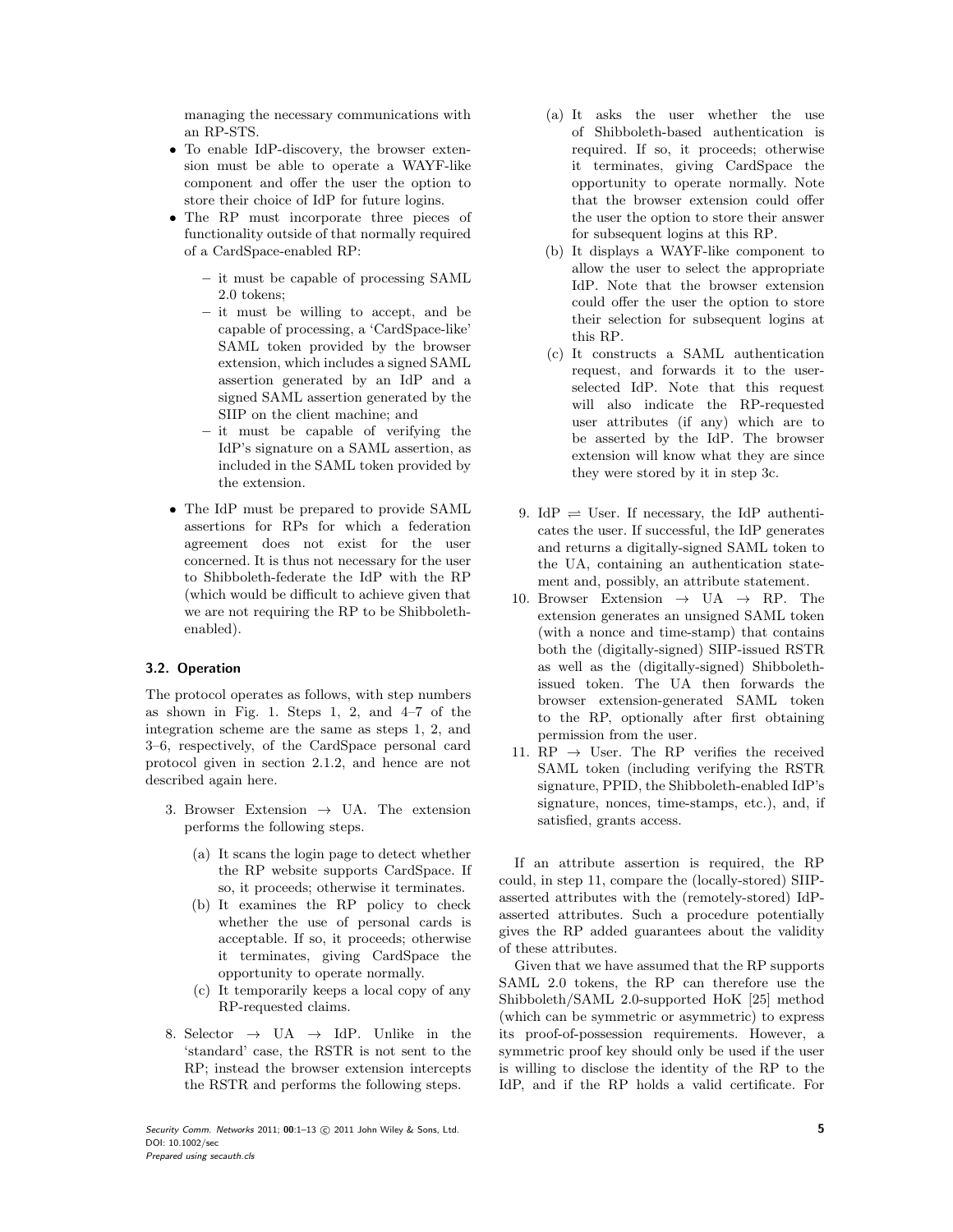browser-based applications (and also where no proofof-possession is needed), the scheme supports bearer tokens [19, 21, 24].

Note that the additional steps above can be integrated into the CardSpace framework relatively easily, as the prototype implementation shows.

# 4. ADVANTAGES OF THE SCHEME

We next describe possible advantages of the scheme.

#### 4.1. Defeating Phishing

The scheme mitigates the risk of phishing. This is because the user interacts with a browser extensionoperated WAYF running on the user machine to select the IdP. Hence, the RP will not be able to redirect the user to an IdP of its choosing. By contrast, in OpenID, Liberty and in some Shibboleth scenarios (e.g. where a WAYF component is not used), a malicious RP could redirect a user to a fake IdP, which might capture the user credentials [27].

#### 4.2. Integration at the Client Side

IdPs and RPs may not wish to accept the burden of supporting two identity management systems simultaneously, unless there is a significant financial incentive. Currently, major Internet players do not support interoperation between identity management systems. As a result, a client-side technique for supporting interoperation could be practically useful. Such a technique could avoid the impact on the performance of the server (since the overhead is handled by the client), and could also reduce the load on the network.

# 5. POSSIBLE EXTENSIONS

#### 5.1. Scope

The scheme proposed here applies to users of Information Card-enabled RPs (such as CardSpace). Since CardSpace users are currently only capable of retrieving security tokens from CardSpace-enabled IdPs, the scheme extends this capability to enable such users to obtain security tokens from non-Information Card-enabled IdPs, such as Shibbolethenabled IdPs.

Interoperation between a CardSpace-enabled IdP and a Shibboleth-enabled RP is not supported. Indeed, without technical co-operation from the bodies responsible for developing the Shibboleth and CardSpace specifications, it appears likely to be difficult to implement bidirectional interoperation.

#### 5.2. SAML-Compliant IdPs

Although the scheme is presented as Shibbolethspecific, we suspect that a modified version of the scheme could also be applied to other SAMLcompliant IdPs. Given that SAML 2.0 builds on SAML 1.1, Liberty ID-FF 1.2 and Shibboleth 1.3, a mapping may be possible.

Modifying the scheme to interoperate with any SAML-aware IdP would clearly increase its applicability; this remains possible future work. Note that the scheme as defined here operates with a variety of Information Card-based systems, including CardSpace and Higgins.

#### 5.3. U-Prove Tokens

U-Prove [11, 12, 28] is an anonymous credential system, support for which has been incorporated in CardSpace 2.0 [29].

At the heart of the U-Prove technology is the notion of a U-Prove token, a cryptographically protected container of user attribute information of any type. Given that CardSpace supports tokens of any type, the scheme presented here can be extended to support U-Prove tokens. Indeed, the user experience is precisely the same when using a card supporting U-Prove [28].

The protocol specified in section 3.2 can be extended to support the transfer of U-Prove tokens. In addition to supporting a SAML-based RSTR, the protocol can also be configured to support a U-Prove-based RSTR, which is also XML-encoded.

Note that, in CardSpace version 2.0, U-Prove tokens can only be chosen by selecting managed cards (as opposed to personal cards). This means that U-Prove tokens cannot be supported by the current scheme since it does not cover the case where the RP policy specifies use of a managed card (see section 2.1.2). However, we believe that the scheme could relatively easily be modified to support RP policies which request U-Prove tokens. (The U-Prove token can be identified by the URI: http:// schemas.xmlsoap.org/ws/2010/03/uprove/token.)

### 6. IMPLEMENTATION ISSUES

#### 6.1. Token Storage and Forwarding

The means by which the security token is forwarded to the RP and how/where the RSTR token is stored must be chosen carefully. We refer to the numbered protocol steps given in section 3.2.

The responsibility for delivering the security token could be given to the IdP (as is normally the case when using the browser post profile). In this case the RP address could be added to the SAML authentication request (as prepared in step 8) so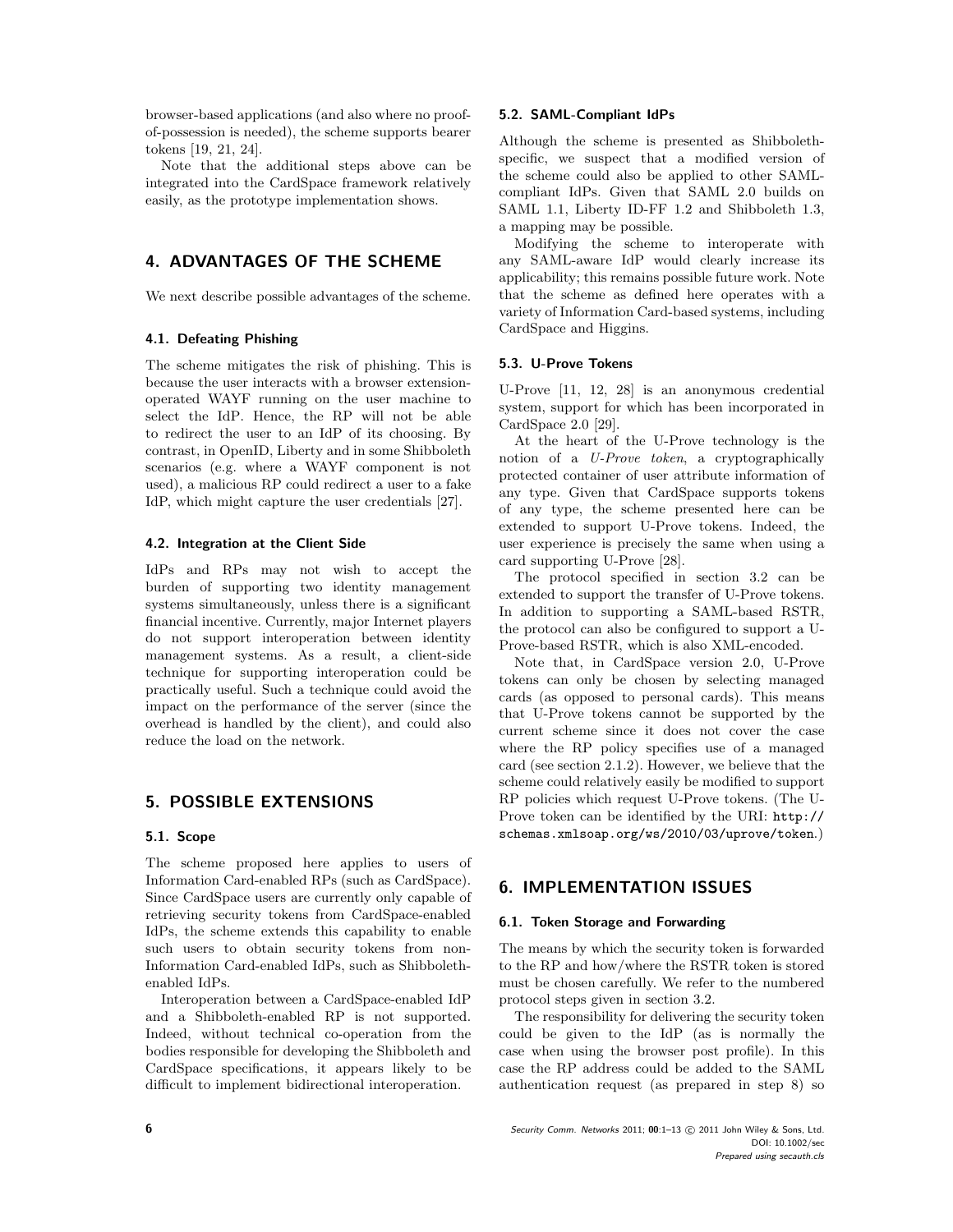that the IdP knows to which RP it must forward the token (again as is normally the case for the Shibboleth profiles). Although this would avoid the need for changes to the normal operation of the IdP and would potentially also help auditing, such an approach has privacy implications since the IdP would learn the identity of the RP.

As a result, as specified in step 10 of the proposed scheme, the responsibility for sending the security token to the RP is given to the UA. Thus a means is required for giving the browser extension the address of the RP, so that it can forward the token. We next consider three possible ways in which the RP address might be made available.

- The RP address could be stored in the browser extension itself. Whilst this puts the user in control, it is not user-friendly, as it would require users to manually add the address of each RP into the code of the browser extension.
- After the security token is returned from the IdP, the browser extension could ask the user to enter the RP address, e.g. using a JavaScript pop-up box or an HTML form. However, this approach is inconvenient, since again it would require users to manually enter the the address of each RP.
- The browser extension could store the RP address as well as the RSTR message in encrypted form in one or more cookies as part of step 3, so that the browser extension is able to obtain them in step 10. In order to adhere to cookie security rules [30], this must be done in such a way that the browser believes it is communicating with the same domain when the cookie is set and when it is retrieved. Note that creation of and access to the cookie is handled by the browser extension transparently to RPs and IdPs.

To achieve this, the browser extension encrypts and stores the RP address in a cookie in step 3, before the selector is invoked. As part of step 8, the browser extension retrieves the encrypted value from the cookie and sends it to the IdP as a hidden variable in an HTML form or as a URL parameter. Similarly, the extension in step 8 also encrypts the RSTR (after intercepting it) and sends it to the IdP as a hidden variable in an HTML form.

As part of step 10, the IdP returns the encrypted RP address and the encrypted RSTR to the UA (again as a hidden form variable or as a URL parameter). The browser extension then retrieves the encrypted values and decrypts them to obtain the RP address and the RSTR.

Note that the IdP is unable to read the RP address or the RSTR (thus protecting user privacy) since they are encrypted using a key known only to the browser extension. If the IdP, however, needs the RP address for auditing purposes (e.g. for legal reasons), or the IdP policy requires the disclosure of the RP identity (e.g. so that it can encrypt the security token using the RP's public key), then the RP address could be sent in plaintext to the IdP.

Finally note that the Shibboleth specification allows the RP to use a hidden form variable called 'RelayState' to maintain state in an RP-UA-IdP session. A Shibboleth-compliant RP could insert data into this variable and the Shibboleth-enabled IdP must return this data intact in the same hidden form variable. We propose to make use of this 'RelayState' variable in our scheme to transfer/maintain the encrypted versions of the RP address and the RSTR message.

#### 6.2. Attribute Handling

As stated in sections 2.1.2 and 2.2.3, CardSpace personal cards only support fourteen editable attributes, whereas Shibboleth supports many more. As the two systems use two different sets of attribute types, this clearly causes a problem in creating a SAML (attribute) request message for a Shibboleth IdP from a policy statement provided by a CardSpace-enabled RP. We outline two approaches to dealing with this problem.

- 1. We could restrict the RP to requesting only CardSpace personal card attributes. The browser extension would then need to convert the requested attributes to Shibboleth attributes, and include the converted attribute types in the SAML request message sent to the IdP. An example mapping is shown in Table II. Note that in this case the RP will still have to understand the Shibboleth attributes, since the IdP SAML assertion will include attributes in Shibboleth syntax. However, the browser extension-produced SAML token, generated in step 10, could be extended to include a means of CardSpace-Shibboleth attribute mapping.
- 2. Alternatively, the RP could be permitted to request any of the Shibboleth-supported attributes. If an attribute not supported by CardSpace personal cards is requested (and given that the RP permits the use of any IdP), then the browser extension would need to be configured to request this attribute from the user-selected IdP. However if any attributes are required that are outside the set permitted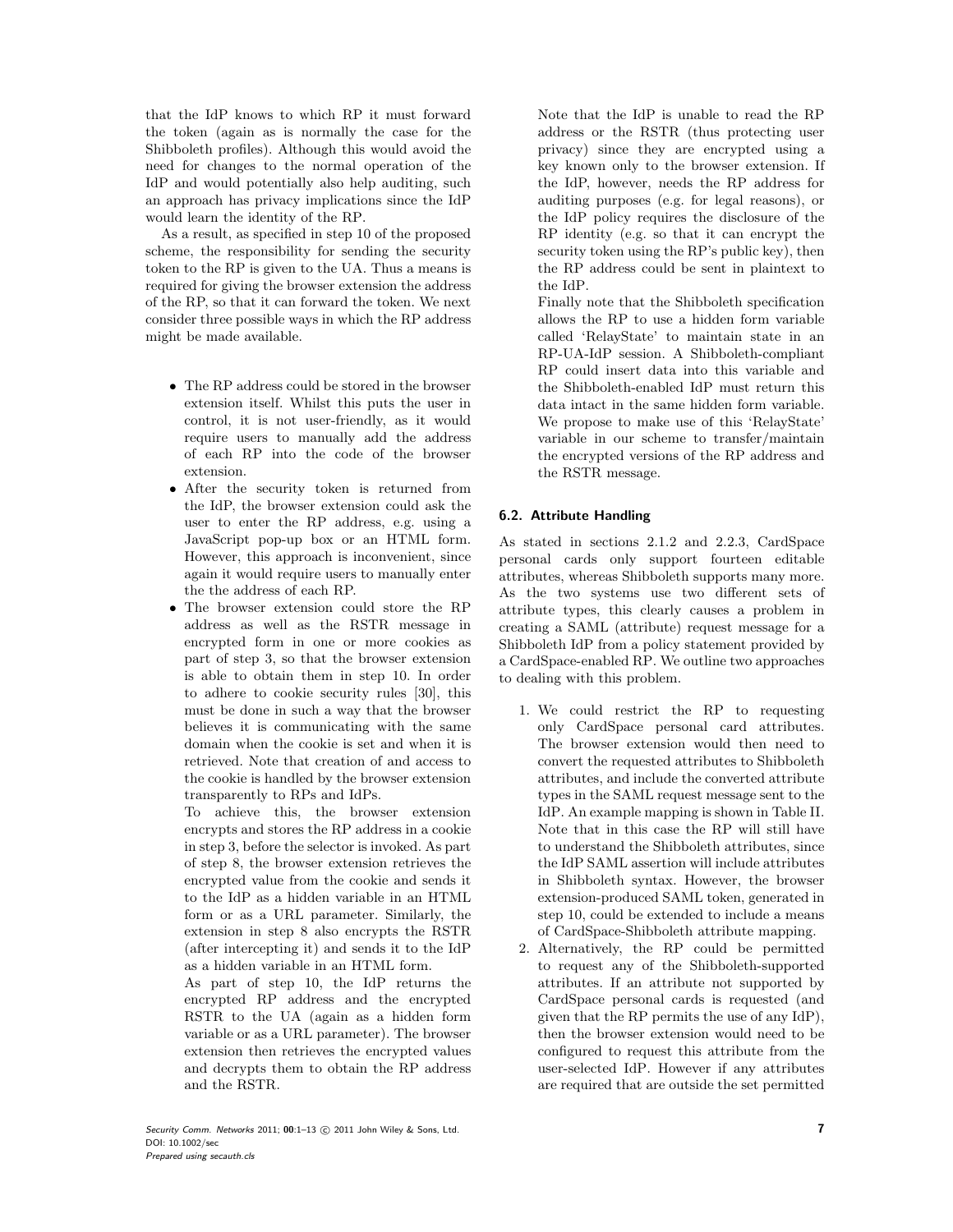in a personal card, then the selector will clearly not highlight any of the personal cards.

In order to cause the selector to highlight personal cards, the browser extension must modify the RP policy. In particular, as part of step 3 the browser extension must (after storing them) strip out the attributes that are outside the set supported by personal cards, and then request them from an IdP as part of step 8. Note, however, that such a modification will prevent CardSpace from operating normally in the case where a personal card is requested. Nevertheless, if the RP specifies the use of managed cards (i.e. does not permit personal cards), then CardSpace would still operate normally, since the extension will shut down if it sees such a policy statement.

To support the broadest range of user attributes, the browser extension could be configured to support both of the approaches described above.

# 7. PROTOTYPE REALISATION

We next give details of a prototype implementation of the scheme, which operates with the Shibboleth browser post profile.

### 7.1. Implementation Details

The prototype is coded in JavaScript [31], chosen because its wide adoption should simplify the task of porting the prototype to a range of other browsers. It uses the Document Object Model (DOM) to inspect and manipulate HTML pages and XML documents. The JavaScript code is executed using a C# driven browser helper object (BHO), a Dynamiclink library (DLL) module designed as a plugin for Internet Explorer. Once installed, the BHO attaches itself to Internet Explorer, thus gaining access to the current page's DOM. The prototype can readily be enabled or disabled using the addon manager in the Internet Explorer Tools menu. Note that the integration plug-in does not require any changes to default Internet Explorer security settings, thus avoiding potential vulnerabilities that might result from such changes. Note also that the scheme operates with both the CardSpace and the Higgins (http://wiki.eclipse.org/GTK\_ Selector\_1.1-Win) identity selectors without any modification.

# 7.2. Prototype Operation

We next consider specific operational aspects of the prototype. Prior to use, the user must have accounts with a CardSpace-enabled RP and a Shibbolethenabled IdP. We refer throughout to the numbered protocol steps given in section 3.2.

In step 3 the plug-in uses the DOM to perform the following processes.

- 3.1 It scans the web page in the following way. (Note that the CardSpace documentation [19, 20] specifies two HTML extension formats that can be used to invoke the selector from a web page, both of which involve placing the CardSpace object tag inside an HTML form. This motivates the choice of web page search method.)
	- (a) It searches through the HTML elements of the web page to detect whether any HTML forms are present. If so, it searches each form, scanning through each of its child elements for an HTML object tag.
	- (b) If an object tag is found, it retrieves it and examines its type. If it is of type 'application/x-informationCard' (which indicates support for CardSpace), it continues; otherwise it aborts.
	- (c) It searches through the param tags (child elements of the retrieved CardSpace object tag) for the 'issuer' tag and examines its value; if it is 'http://schemas.xmlsoap.org/ws/ 2005/05/identity/issuer/self', indicating that the use of personal (selfissued) cards is acceptable, it continues; otherwise it terminates. Note that the plug-in also continues if the value of the 'issuer' tag is set to 'any' or '∗', or if the 'issuer' tag is absent, since the use of personal cards is acceptable in these cases.
	- (d) It retrieves the 'requiredClaims' and 'OptionalClaims' tags from the param tags. It obtains and temporarily stores in a cookie the mandatory and optional claim types listed in these tags.
- 3.2 It adds a JavaScript function to the head section of the HTML page to intercept the XML-based RSTR message before it is sent back to the RP (such a token will be sent by the selector in step 8).
- 3.3 It obtains the current action attribute of the CardSpace HTML form, encrypts it using AES [32] with a secret key known only to the plug-in, and then stores it in a cookie. This attribute specifies the URL of a web page at the RP to which the RSTR must be forwarded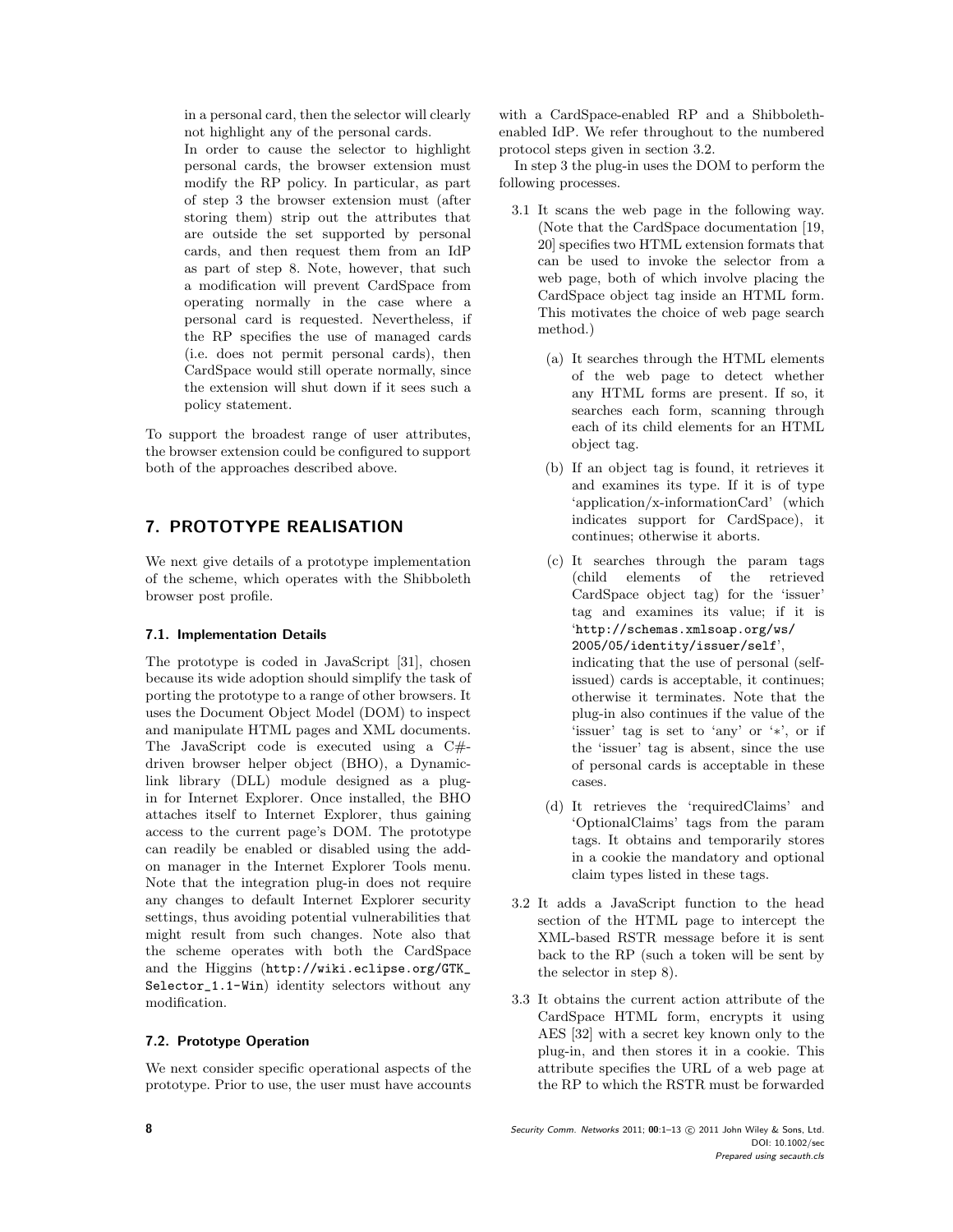for processing. If the attribute is not a fully qualified domain name, the JavaScript inherent properties, e.g. document.location.protocol and/or document.location.host, are used to help reconstruct the full URL.

- 3.4 It changes the current action attribute of the CardSpace HTML form to point to the newly created 'interception' function (see step 3.2 above).
- 3.5 It creates and appends an 'invisible' HTML form to the HTML page to be used later for sending the SAML token request to the IdP.

In step 8 the plug-in uses the DOM to perform the following steps.

- 8.1 It intercepts the RSTR message sent by the selector using the added function.
- 8.2 Using a JavaScript pop-up box, it asks the user whether the use of Shibboleth-based authentication is required. If so, it proceeds; otherwise it terminates, giving CardSpace the opportunity to operate normally. On proceeding, the plug-in offers to store the user's answer using a plug-in-embedded checkbox; if checked, the plug-in stores the user answer in a persistent cookie.
- 8.3 It encrypts the RSTR using AES with a secret key known only to the plug-in.
- 8.4 It prompts the user to select an IdP using a WAYF-like component, implemented as a plug-in-embedded HTML form containing a drop-down list.
- 8.5 It offers to store the user's choice of IdP using a plug-in-embedded checkbox; if checked, the plug-in stores the user selection in a persistent cookie.
- 8.6 It constructs a SAML request conforming to either SAML 1.1 syntax if the IdP is Shibboleth 1.3-complaint, or to SAML 2.0 syntax if the IdP is Shibboleth 2.0-compliant. The plug-in learns the IdP's version from the plug-in-operated WAYF. Note that this request will also indicate the RP-requested user attributes (if any) that are to be asserted by the IdP. The plug-in will know what they are since they were stored by it earlier (see step 3.1.d).
- 8.7 It writes the entire (Base64 encoded) SAML request message as a hidden variable (SAML-Request) into the invisible HTML form created earlier (see step 3.5 above).
- 8.8 It retrieves the encrypted RP URL from the appropriate cookie and inserts it together with the encrypted version of the RSTR message into the invisible form as the hidden variable 'RelayState'.
- 8.9 It writes the URL of the IdP into the action attribute of the form.
- 8.10 It auto-submits the form (transparently to the user), using the JavaScript method 'click()' on the 'submit' tag, thus redirecting the user to the IdP.

In step 10, the plug-in operates as follows.

- 10.1 It recovers the encrypted string from the RelayState hidden variable and decrypts it using its internally stored secret key. The SIIP-issued RSTR and the RP URL are then recovered from the decrypted data.
- 10.2 It generates a SAML token with a unique ID, nonce and a time-stamp, referred to here as the 'user token'. The plug-in embeds the signed SIIP-issued RSTR (retrieved in the previous step) and the signed Shibboleth-issued SAML response message (after retrieving it from the SAMLResponse HTML hidden variable) into the (unsigned) user token.
- 10.3 It inserts the RP URL (retrieved in step 10.1) into the action attribute of the HTML form carrying the received SAML token.
- 10.4 It displays a representation of the token to the user and requests consent to proceed. The displayed text indicates the types of attributes the user token is carrying, as well as the exact RP URL to which the token will be forwarded. The JavaScript 'confirm()' pop-up box is used to achieve this.
- 10.5 If the user agrees to submission of the token, it seamlessly submits the token to the RP using the JavaScript 'click()' method.

The prototype has been successfully tested with experimentally-implemented websites (acting as the Shibboleth-enabled IdP and the CardSpace-enabled RP) as well as with the current (unmodified) CardSpace and Higgins (http://wiki.eclipse. org/GTK\_Selector\_1.1-Win) identity selectors.

#### 7.3. Limitations

The plug-in must scan every browser-rendered web page to detect whether it supports CardSpace, and this may affect system performance. However, informal tests on the prototype suggest that this is not a serious issue. In addition, the plug-in can be configured so that it only operates with certain websites.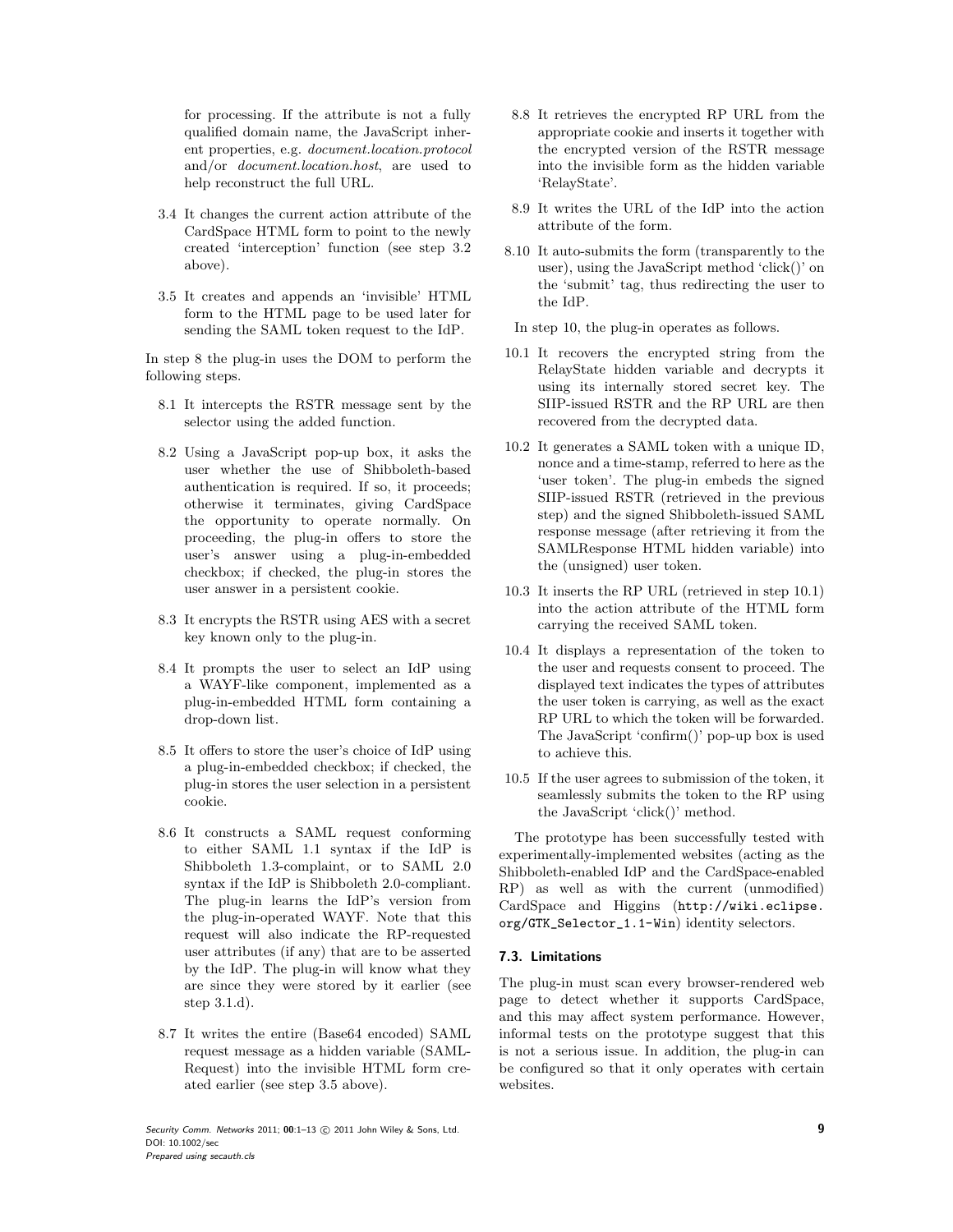If the web browser is compromised, then an adversary could steal the user token (see above), and could use this to impersonate the user. Moreover, if the RP does not use HTTPS, then the SIIP-issued RSTR will not be encrypted. Assuming that the web browser is not a secure environment, it may be possible for a malicious plug-in or other malware to get access to sensitive information disclosed by the plaintext RSTR and/or the user token. However, the same risks apply when manually entering credentials (e.g. username-password) into the browser [33].

Finally note that some older browsers (or browsers with scripting disabled) may not be able to run the integration plug-in, as it was built using JavaScript. However, most modern browsers support JavaScript (or ECMAscript), and hence building the prototype in JavaScript is not a major usability obstacle.

# 8. RELATED WORK

A somewhat similar scheme [34] has previously been proposed to support CardSpace-Liberty interoperation. However, unlike the scheme proposed here, the CardSpace-Liberty integration scheme does not support the exchange of identity attributes and does not operate with HTTPS-enabled websites. Two further similar schemes have recently been proposed, allowing client-based interoperation between a CardSpace-enabled RP and an OpenID-enabled IdP [35] or an OAuth-enabled IdP [36].

Another scheme supporting interoperation between CardSpace and Liberty has been proposed by Jørstad et al. [37]. In this scheme, the IdP is responsible for supporting interoperation. The IdP must therefore perform the potentially onerous task of maintaining two different identity management schemes. This scheme also requires the user to possess a mobile phone supporting the Short Message Service (SMS). Moreover, the IdP must always perform the same user authentication technique, regardless of the identity management system the user is attempting to use. The IdP simply sends an SMS to the user, and, in order to be authenticated, the user must confirm receipt of the SMS. This confirmation also serves as an implicit indication of user approval for the IdP to send a security token to the RP. By contrast, the scheme proposed in this paper supports interoperation between CardSpace and Shibboleth, does not require use of a handheld device, and does not enforce a specific authentication method.

Finally, in 2007, Internet2 announced plans to develop extensions to Shibboleth to support CardSpace (https://lists.internet2.edu/ sympa/arc/i2-news/2007-05/msg00009.html). This included collaboration with Microsoft in order to add Information Card support to Shibboleth. However, unlike the integration scheme proposed in this paper, this approach does not seem to be based on a browser extension running on the client machine. Instead, interoperation appears to be provided by Shibboleth IdPs/RPs (https://lists.internet2.edu/sympa/arc/ shibboleth-dev/2007-05/msg00021.html), which

is likely to necessitate significant changes to the servers.

# 9. CONCLUSIONS AND FUTURE WORK

In this paper we have proposed a means of interoperation between two leading identity systems, namely CardSpace and Shibboleth. CardSpace users (indeed, users of any Information Card system) are able to obtain an assertion token from a Shibbolethenabled identity provider that can be processed by a CardSpace-enabled relying party. The scheme uses a browser extension, requires no major changes to identity providers and relying parties, and does not require any changes to the deployed CardSpace identity selector.

The integration scheme takes advantage of the similarity between the Shibboleth and the CardSpace frameworks, and this should help to reduce the effort required for full system integration. Interoperation between CardSpace and Shibboleth may be attractive since both schemes support user authentication as well as exchange of user attributes. In addition, they both support SAML tokens. Moreover, implementation of the scheme does not require technical co-operation between Microsoft and Internet2.

Planned future work includes investigating the possibility of extending the CardSpace identity selector to simultaneously support security tokens from a variety of identity providers, such as OpenID, Liberty, Shibboleth, as well as CardSpace remote and self-issued identity providers. Possible future work may also investigate the possibility of extending the scheme to support CardSpace-enabled relying parties that employ security token services.

## ACKNOWLEDGEMENTS

The first author is sponsored by the Diwan of Royal Court, Sultanate of Oman. The helpful comments provided by anonymous referees are gratefully acknowledged.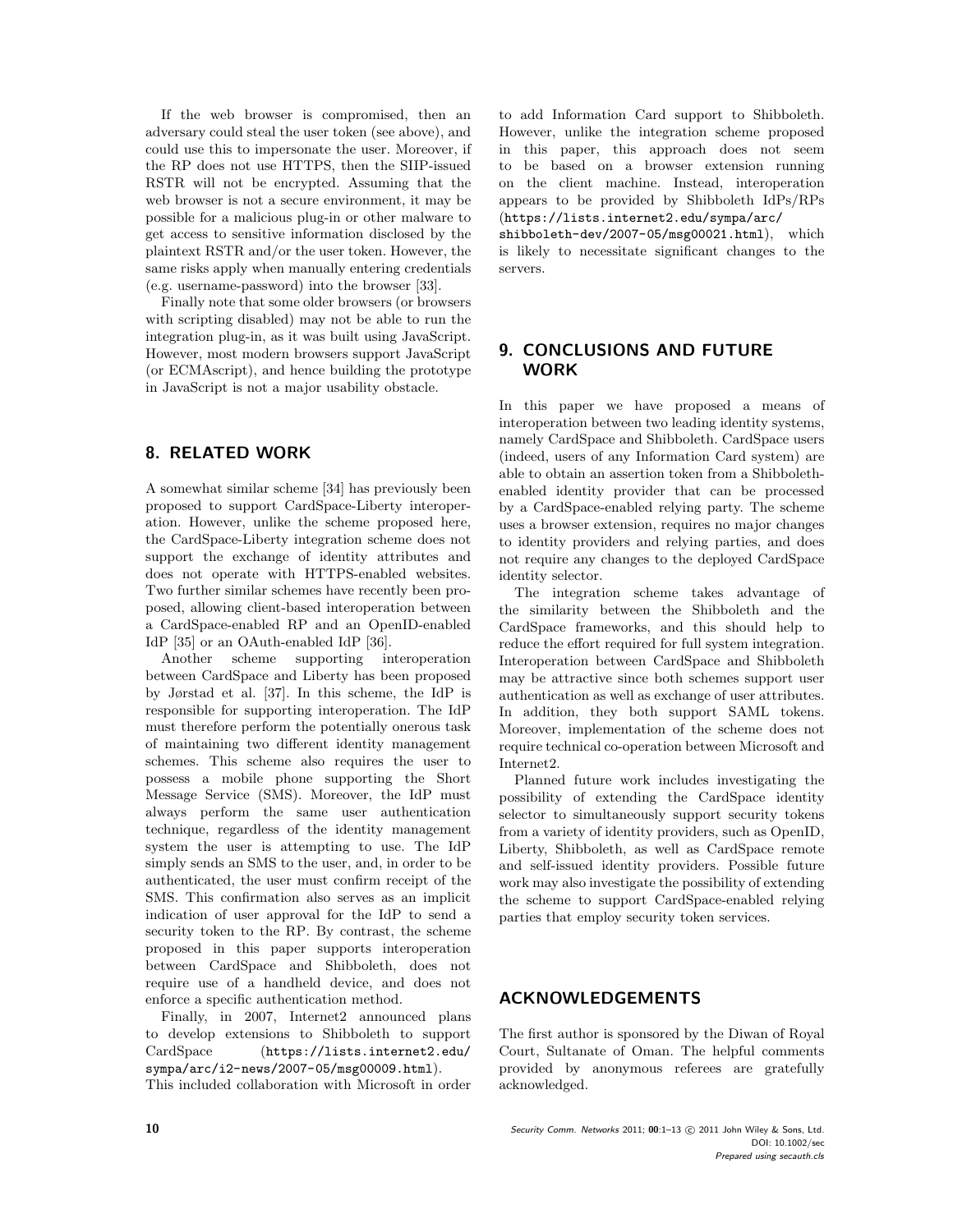# **REFERENCES**

- 1. Bertocci V, Serack G, Baker C. Understanding Windows CardSpace: An Introduction to the Concepts and Challenges of Digital Identities. Addison-Wesley, Reading, Massachusetts, 2008.
- 2. Cantor S, (editor). Shibboleth Architecture — Protocols and Profiles. Internet2 2005. http://shibboleth.internet2.edu/ shibboleth-documents.html.
- 3. Fitzpatrick B, Recordon D, Bufu J, Hoyt J. OpenID Authentication 2.0 — Final 2007. http://openid.net/specs/ openid-authentication-2\_0.html.
- 4. Hammer-Lahav E, (editor). The OAuth 1.0 Protocol. IETF: RFC 5849 2010. http://tools. ietf.org/html/rfc5849.
- 5. Berger A. Identity Management Systems Introducing Yourself to the Internet. VDM Verlag, Saarbrücken, 2008.
- 6. Bertino E, Takahashi K. Identity Management: Concepts, Technologies, and Systems. Artech House Publishers, Norwood, MA, 2011.
- 7. Williamson G, Yip D, Sharoni I, Spaulding K. Identity Management: A Primer. MC Press, Big Sandy, Texas, 2009.
- 8. Clippinger JH. Higgins towards a Foundation Layer for the Social Web. Higgins  $-$  working draft 2011. http://www.socialphysics.org/ images/Higgins6.04.06.doc.
- 9. Al-Sinani HS, Mitchell CJ. Using CardSpace as a password manager. Proceedings of IFIP  $IDMAN'10 - the second IFIP Conference on$ Policies and Research in Identity Management, November 18–19, 2010, Oslo, Norway. Volume 343 of IFIP Advances in Information and Communication Technology, de Leeuw E, Fischer-Hübner S, Fritsch L (eds.), Springer, Boston, 18–30, 2010.
- 10. Mercuri M. Beginning Information Cards and CardSpace: From Novice to Professional. Apress, New York, 2007.
- 11. Brands S. Rethinking Public Key Infrastructures and Digital Certificates: Building in Privacy. MIT Press, Cambridge, MA, 2000.
- 12. Brands S. U-Prove Technology Overview. Microsoft 2010.
- 13. Jones MB, McIntosh M, (editors). Identity Metasystem Interoperability Version 1.0 (IMI 1.0). OASIS Standard 2009. http://docs.oasis-open.org/imi/identity/ v1.0/identity.html.
- 14. Bajaj S, et al. Web Services Policy Framework (WS-Policy) 2006. http://download.boulder. ibm.com/ibmdl/pub/software/dw/specs/ ws-polfram/ws-policy-2006-03-01.pdf.
- 15. Della-Libera G, et al. Web Services Security Policy Language (WS-Security Policy) 2005. http://download.boulder.ibm.com/ ibmdl/pub/software/dw/specs/ws-secpol/ ws-secpol.pdf.
- 16. Ballinger K, et al. Web Services Metadata Exchange (WS-MetadataExchange) 2006. http://download.boulder.ibm.com/ ibmdl/pub/software/dw/specs/ws-mex/ metadataexchange.pdf.
- 17. Anderson S, et al. Web Services Trust Language (WS-Trust) 2005. http: //download.boulder.ibm.com/ibmdl/pub/ software/dw/specs/ws-trust/ws-trust.pdf.
- 18. Nadalin A, Kaler C, Monzillo R, Hallam-Baker P, (editors). Web Services Security: SOAP Message Security 1.1 (WS-Security 2004). OASIS Standard Specification 2006. http: //docs.oasis-open.org/wss/v1.1/wss-v1. 1-spec-os-SOAPMessageSecurity.pdf.
- 19. Microsoft Corporation and Ping Identity Corporation. An Implementer's Guide to the Identity Selector Interoperability Profile V1.5. 2008. http://msdn.microsoft.com/en-us/ windows/aa663320.aspx.
- 20. Jones MB. A Guide to Using the Identity Selector Interoperability Profile V1.5 within Web Applications and Browsers. Microsoft 2008.
- 21. Nanda A, Jones MB. Identity Selector Interoperability Profile V1.5. Microsoft Corporation 2008.
- 22. Cantor S, (editor). Shibboleth Architecture Conformance Requirements. Internet2 2005.
- 23. Scavo T, Cantor S, (editors). Shibboleth Architecture — Technical Overview. Internet2 2005. http://shibboleth.internet2.edu/docs/ draft-mace-shibboleth-tech-overview-latest. pdf.
- 24. Cantor S, Kemp J, Philpott R, Maler E, (editors). Assertions and Protocols for the OASIS Security Assertion Markup Language (SAML) V2.0. OASIS 2005. http://docs.oasis-open.org/security/ saml/v2.0/saml-core-2.0-os.pdf.
- 25. Scavo T, (editor). SAML V2.0 Holderof-Key Assertion Profile Version 1.0. OASIS 2009. http://www.oasis-open. org/committees/download.php/34962/ sstc-saml2-holder-of-key-cd-03.pdf.
- 26. Alrodhan WA. Privacy and Practicality of Identity Management Systems. Technical Report: RHUL–MA–2010–14 (Department of Mathematics, Royal Holloway, University of London) 2010. http://www.ma.rhul.ac.uk/ static/techrep/2010/RHUL-MA-2010-14.pdf.
- 27. Dhamija R, Dusseault L. The seven flaws of identity management: Usability and security challenges. IEEE Security and Privacy 2008;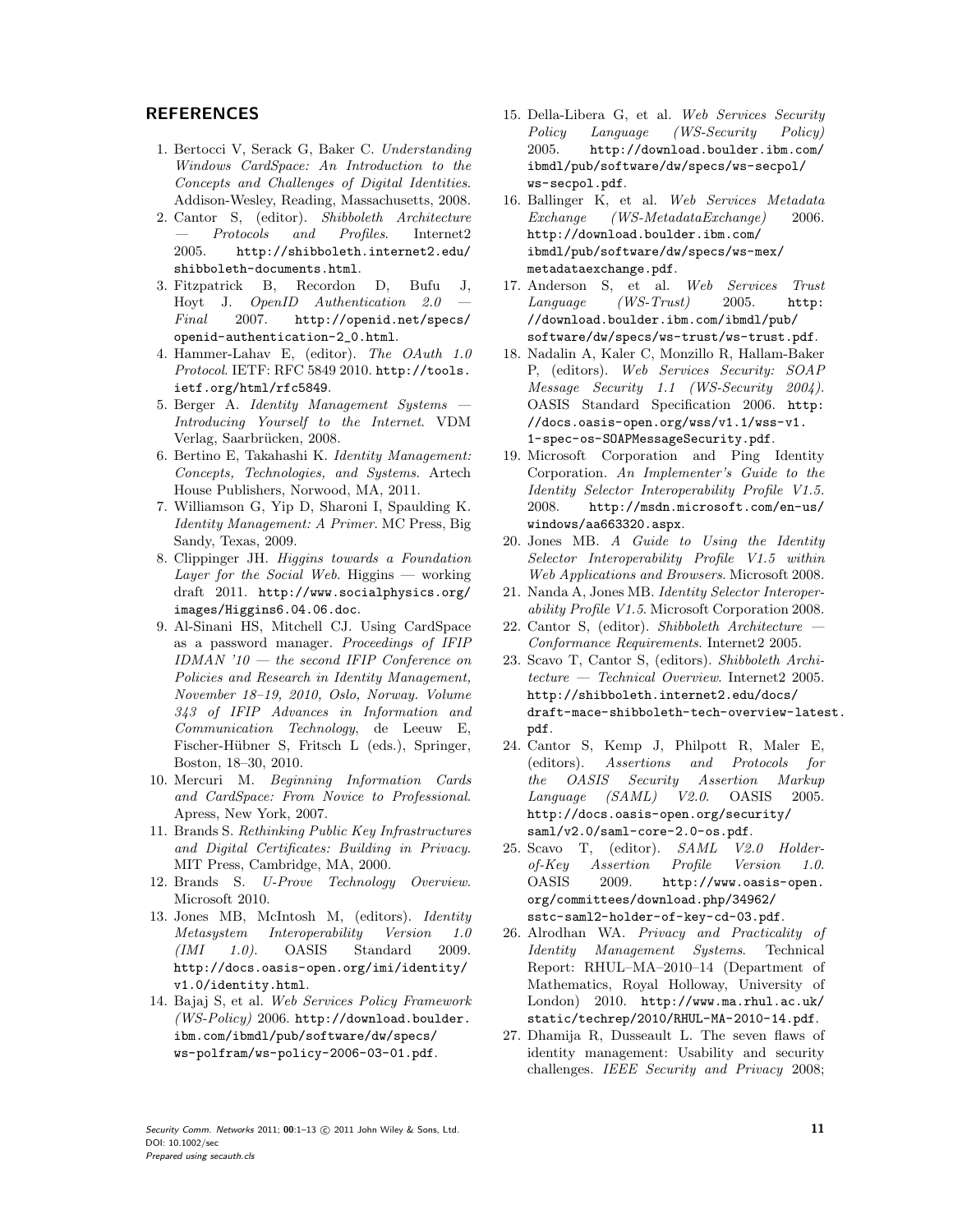Adera, Pessac, 8–13, 2007.

 $6(2):24-29.$ 

- 28. Paquin C, Thompson G. U-Prove CTP White Paper. Microsoft 2010.
- 29. Paquin C. U-Prove Technology Integration into the Identity Metasystem V1.0. Microsoft 2010.
- 30. Kristol D. HTTP State Management Mechanism. IETF: RFC 2045 2000. http://tools. ietf.org/html/rfc2965.
- 31. Negrino T, Smith D. JavaScript and Ajax for the Web: Visual QuickStart Guide. 7th edn., Peachpit Press, Berkeley, CA, 2008.
- 32. National Institute of Standards and Technology (NIST). Announcing the Advanced Encryption Standard (AES), FIPS 197 2001. http://csrc.nist.gov/publications/fips/ fips197/fips-197.pdf.
- 33. Hart J, Markantonakis K, Mayes K. Website credential storage and two-factor web authentication with a Java SIM. Proceedings of WISTP '10 — Information Security Theory and Practices. Security and Privacy of Pervasive Systems and Smart Devices, 4th IFIP WG 11.2 International Workshop, Passau, Germany, April 12– 14, 2010, Lecture Notes in Computer Science (LNCS), vol. 6033, Samarati P, Tunstall M, Posegga J, Markantonakis K, Sauveron D (eds.), Springer, Berlin, Heidelberg, 229–236, 2010.
- 34. Al-Sinani HS, Alrodhan WA, Mitchell CJ. CardSpace-Liberty integration for CardSpace users. Proceedings of IDtrust  $'10$  – the 9th Symposium on Identity and Trust on the Internet, Gaithersburg, Maryland, USA, April 13–15, 2010, Klingenstein K, Ellison CM (eds.), ACM, New York, 12–25, 2010.
- 35. Al-Sinani HS, Mitchell CJ. Client-based CardSpace-OpenID interoperation. Proceedings of ISCIS '11 — the 26th International Symposium on Computer and Information Sciences, 26–28 September 2011, London, UK, Gelenbe E, Lent R, Sakellari G (eds.), Lecture Notes on Electrical Engineering (LNEE), Springer, London, 2011; 387–393. [Full version available at: http://www.ma.rhul.ac.uk/ techreports/2011/RHUL-MA-2011-12.pdf].
- 36. Al-Sinani HS. Integrating OAuth with Information Card systems. Proceedings of  $IAS$  '11 — the 7th International Conference on Information, Assurance, and Security, Malacca, Malaysia, 5–8 December 2011, IEEE, 2011; 198–203. [Full version available at: http://www.ma.rhul.ac.uk/static/techrep/ 2011/RHUL-MA-2011-15.pdf].
- 37. Jørstad I, Van Thuan D, Jønvik T, Van Thanh D. Bridging CardSpace and Liberty Alliance with SIM authentication. Proceedings of ICIN '07 — the 10th International Conference on Intelligence in Next Generation Networks,